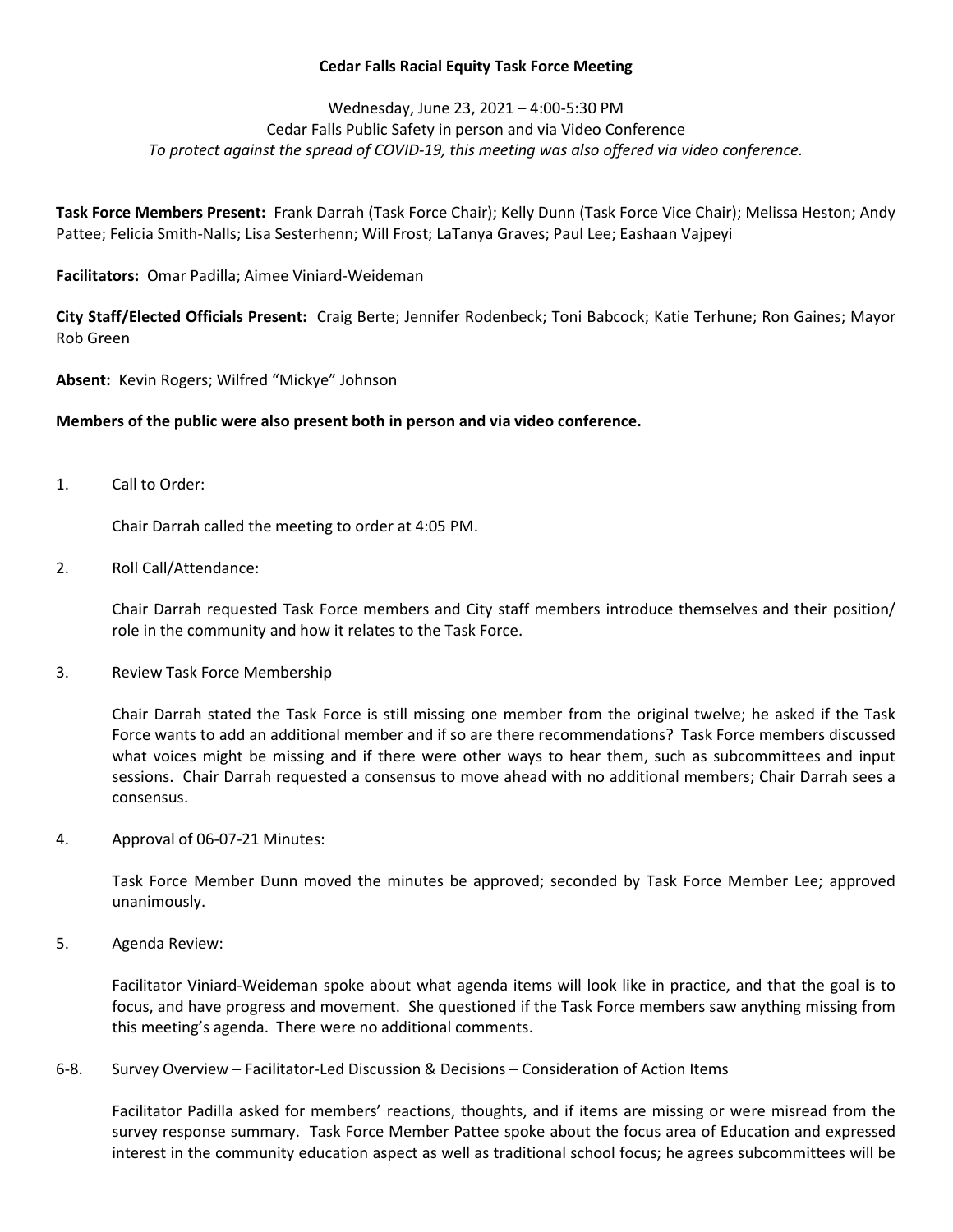beneficial, as well as community collaboration. Vice Chair Dunn agreed and stated the Task Force can tackle the top three areas, and the results will trickle down to other areas.

Facilitator Viniard-Weideman spoke to Survey Question 8 regarding who is missing from the Task Force. She stated it had been addressed earlier and there were no additional comments.

Facilitator Viniard-Weideman spoke to Survey Question 10 regarding making decisions as a Task Force. She clarified "consensus" as general agreement and indicated a visual method of doing so. Facilitator Viniard-Weideman requested consensus to use this method; she sees consensus.

Facilitator Viniard-Weideman spoke to Survey Question 11 regarding ground rules of the Task Force and commitments to the members. Vice Chair Dunn encouraged all voices to be shared; Task Force Member Heston encouraged self-regulation – everyone speaks, but is respectful of others' time. Task Force Member Sesterhenn agreed the Task Force should assume positive intent; it's a hard topic, members should be free to express themselves, and be shown a little grace for misspeaking and allow corrections as needed. Facilitator Padilla asked if the group could add be honest with each other, and if a member is not clear about something, asking and trusting the positive intent; Task Force Member Heston agreed and requested feedback. Task Force Member Frost agreed, having controversial discussions with civility; Task Force Member Smith-Nalls reflected on the need to remember the conversation is around policy, institution, etc. and isn't a personal attack. Facilitator Padilla agreed that would lay the foundation for how the task force talks together.

Facilitator Viniard-Weideman spoke again to Survey Question 10 regarding making decisions as a task force, specifically when Task Force members are missing. Task Force Member Lee requested the minutes, even a draft copy, be available within 24 hours for members for review. City Liaison Babcock requested 3 business days. Facilitator Viniard-Weideman stated her understanding that if a member was absent, they are responsible for reading minutes to prepare. Facilitator Padilla requested to clarify if the Task Force would vote with missing members. Task Force Member Lee stated yes, trust in the group. Task Force Member Frost requested a tentative list of items to be voted on for the agenda. Facilitator Viniard-Weideman requested consensus to vote and move forward when quorum exists but Task Force member(s) is/are missing; she sees consensus.

Facilitator Padilla spoke to Survey Questions 2 and 3 regarding areas of focus. Previously proposed areas of focus include: Healthcare; Public Safety; Transportation; Business and Employment; Housing; and Education. Task Force Member Lee stated focus on Public Safety, Housing, and Education will touch the entire community. He questioned if there are things within City operations that could be [changed] more immediately. He cited an example of City policy change regarding lodging a complaint against Public Safety to make a small but perceptible change while still tackling big things. He suggested the Task Force focus not only on the external effect on the community but also the internal operations. Task Force Member Smith-Nalls recommended looking at Human Resources, processes, and cultural competency training [within the City operations]. Chair Darrah agrees the City should be a role model, an example of what the Task Force is doing. Task Force Member Sesterhenn questioned if the scope should be the organization of the City; this may change the focus areas. Task Force Member Heston stated there are many things the City manages that they create policies for; she challenges focusing on Education, specifically K-12, which is outside the City's management and may not be the best use of the Task Force's time. Task Force Member Pattee stated collaboration between the City and the schools would be good. Task Force Member Frost stated there is a visionary portion and a tactical portion; for the tactical portion the focus is on things that can be done within the City; the visionary portion is looking ahead at a greater community vision, past this Task Force, to give a road map. Task Force Member Sesterhenn states the vision will recommend next steps. Chair Darrah states the Task Force would benefit by having Education as a focus. Facilitator Viniard-Weideman asked if broad visioning should be a future agenda item; she sees consensus. She asked the Task Force to think about the recommendations six meetings from now: is the group making recommendations to the schools; to the City? Vice Chair Dunn stated education isn't just the school system, it's also educating the community. She requested the community become involved sooner rather than later; it might be during these meetings or during subcommittee meetings, etc.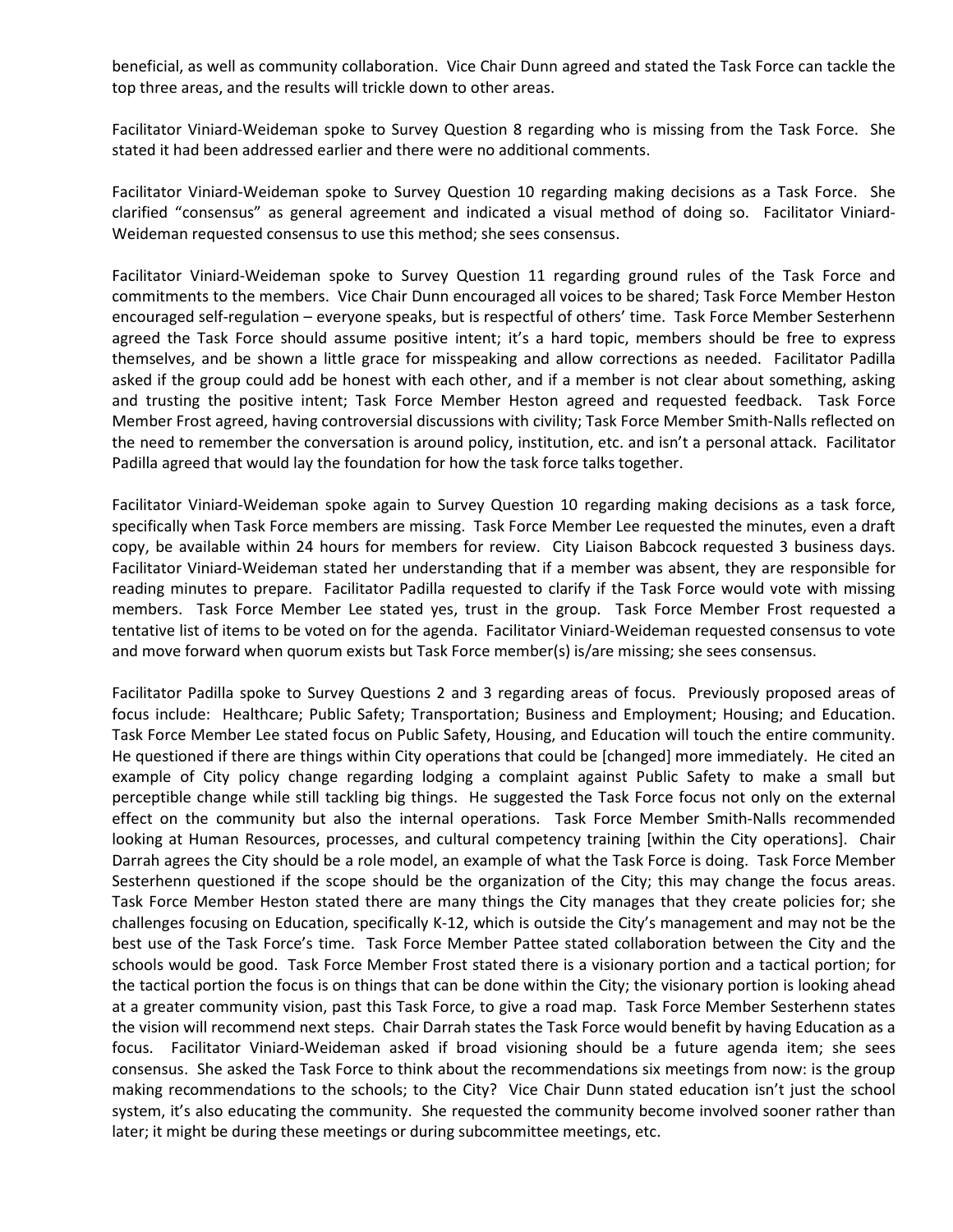Facilitator Viniard-Weideman asked the Task Force the scope of the recommendations to be made. Task Force Member Heston stated needing City policies; policies direct City Council and City staff and implementation; they would include Public Safety, Housing, and Business/Development/Economy; she suggested the Task Force needs to recommend amendments/new policies. Task Force Member Lee asked what the Task Force can do in 6 meetings plus subcommittee meetings; the focus may be to gather data and state why this work is important for Cedar Falls and future group(s) will work from that. Task Force Member Smith-Nalls requested an assessment as a tangible to guide next steps; she stated the vision is based on the assessment and will steer future conversations and recommendations.

Facilitator Viniard-Weideman clarified next steps discussed as: visioning; before the visioning, determining "where we are"; the assessment as a deliverable/tangible; why [this work] matters; other tangible pieces that arise through the process. She asked for agreement. Chair Dunn clarified the order as 1) determining "where we are", the assessment, and why it's important; 2) visioning; and 3) things that arise through the process. Task Force Member Sesterhenn asked if the assessment will lead to tangible City recommendations, is the assessment just on the City? Chair Dunn recommended the assessment be available for anyone. Facilitator Viniard-Weideman requested the Task Force focus on the assessment: what data is wanted; does it already exist and where? Task Force Member Smith-Nalls recommended starting with the school's demographic/ethnic data as it is more current than Census data and utilizing it to move outward. She recommended acquiring Public Safety data as well as City data (IE, anything sent in for Federal funding). Task Force Member Lee asked if appropriate City staff can be available for specific discussions.

Facilitator Viniard-Weideman recommended mapping out the next couple of meetings. City Administrator Gaines stated that City Liaison Babcock has added data/information received already to the Task Force's shared Google drive. He stated he will coordinate with City staff as appropriate for meeting content. Facilitator Viniard-Weideman asked if the Task Force can divide into work groups. Task Force Member Pattee stated he is ready to present the education data piece; he requested clarification of trends the Task Force is looking for. Task Force Member Sesterhenn expressed concern that the Task Force has not yet answered the central question of its scope; does the Task Force want to be writing objectives for the school system as well as the City. Facilitator Viniard-Weideman requested consensus that the first deliverable is painting the picture: data, meaning making, the assessment and making the case about why this matters in/to Cedar Falls and states she saw the group come to agreement around that; also within that context, identifying tangible things that can be done by the City as a concrete deliverable in that report. Task Force Member Sesterhenn questioned why look at schools if the Task Force is making recommendations to the City. Task Force Member Heston responded the schools have the most immediate demographic data for what the city/community looks like (IE: free and reduced lunch, housing, Section 8, etc.); do the policies in place affect these demographics and how? Facilitator Viniard-Weideman stated the Task Force needs to "get in it" [the data] and work in it to go to visioning, what matters and why, and emergent recommendations to the City as a starting framework; does the Task Force agree? Vice Chair Dunn asked for clarification on the word "City" as meaning "City Staff" as opposed to the Cedar Falls community; recommendations are being made to the City which will likewise affect the community. Chair Darrah stated that what the Task Force ends up with will be just the beginning and can include recommendations for a new task force(s). Facilitator Viniard-Weideman asked for agreement that the recommendation for continuing or making new task force(s) be added; she received consensus. Task Force Member Smith-Nalls stated she sees the Task Force's work as "preparing the soil". She states it's going to take hard work and require nurturing; it will take time and the commitment and agreement to get dirty.

Facilitator Viniard-Weideman stated her understanding of the work of the group for this meeting as: 1) this is just the beginning, we are preparing the soil, not harvesting; 2) stage setting and framing for the report; 3) digging into the community and data which may require adjustment; 4) deliverables: painting the picture in a way it hasn't been before, meaning making and visioning; 5) tangible pieces and bigger "next steps" for recommendations.

Facilitator Viniard-Weideman spoke about subcommittees for the three focus areas and requested a lead for each and members for each; no subcommittee will have a quorum of the Task Force. Task Force Member Pattee